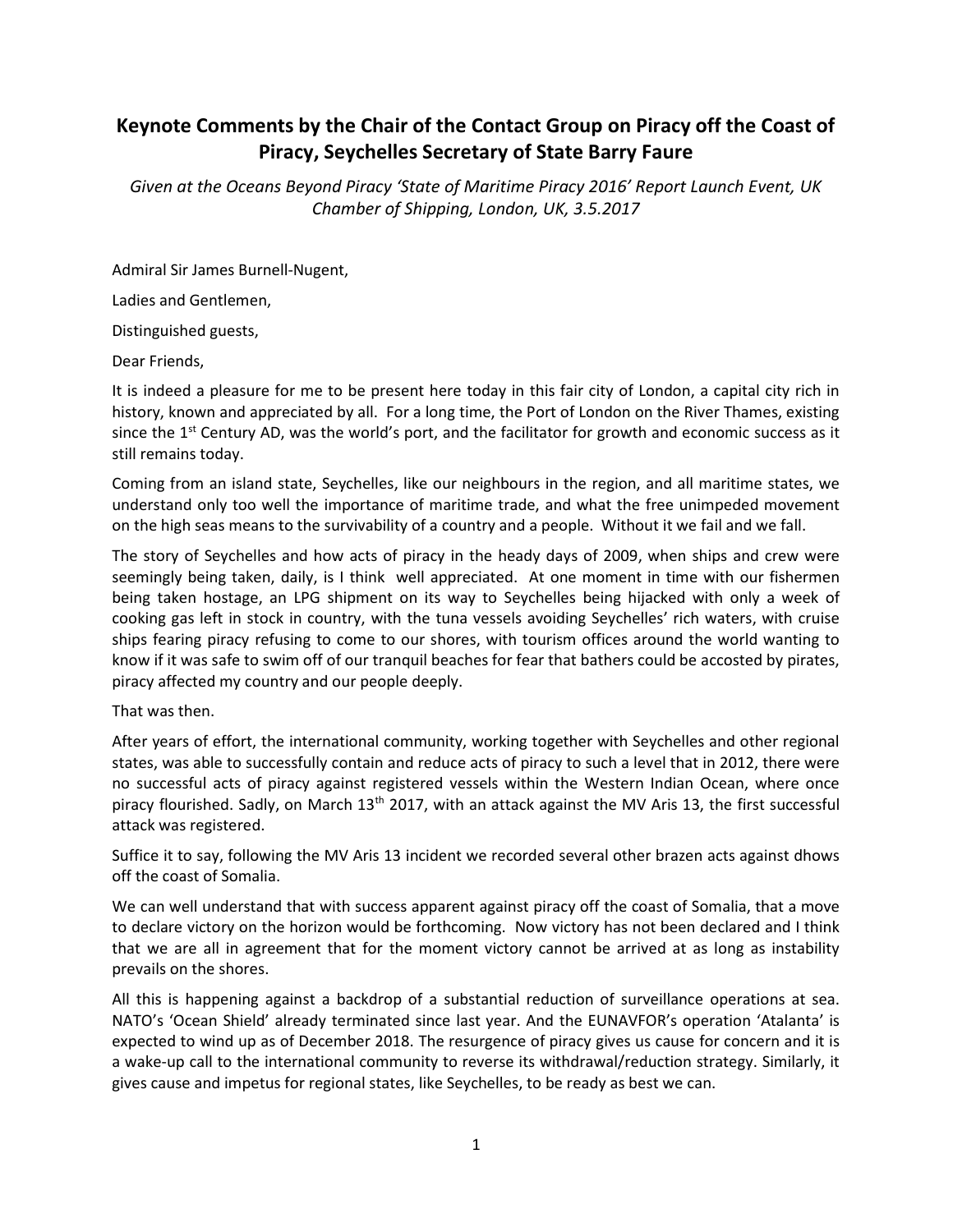The years of engagement, of course, have not gone to waste. Regional states have welcomed the various initiatives that the EU, including the UK, the UNODC and other international partners like, India, the UAE, China and France for that matter, have brought forward in order to build up operational capability and improve maritime domain awareness. Notably, the EU's maritime surveillance programme, MASE, is putting in place a regional maritime fusion of information centre and a regional centre for operational coordination centre in Madagascar and Seychelles, respectively.

It is imperative, therefore, irrespective of what transpires with international operational missions that such engagements and opportunities to improve maritime security postures of states within the Western Indian Ocean increase.

That is why we look forward to "MASE 2" as a follow-up to preserve and build on the gains of MASE 1.

As I address you here in London at the invitation of the UK Government, it is relevant that I pay tribute to the critical role of the UK Government. The UK has indeed been a responsible international partner in the fight against piracy. It has done so in patrolling our waters to keep international shipping lanes and regional seas safe and in providing maritime capacity building and maritime law enforcement capabilities. The UK has done so both directly through bilateral cooperation and indirectly through the multilateral programmes and engagements, such as through the EU and through the UNODC.

In Seychelles, we are particularly thankful to the UK for a number of meaningful cooperation projects. The most visible of these is the Regional Anti-Piracy Prosecution and Intelligence Coordination Centre (RAPPIC), the result of a bilateral agreement signed in London on  $22^{nd}$  February 2012 between the then Prime Minster David Cameron and former President James Michel to set up a maritime intelligence and information centre with the objective to bring military and law enforcement capabilities from various countries together under one roof in order to facilitate the tracking of pirates and the organization of enforcement actions against pirate financiers and leaders. Through this Agreement, the UK Government funded 555 000 Pounds Sterling for the construction of RAPPIC. Other governments (like the Netherlands) and partners (like Interpol), also joined in to support the functioning and operation of the Centre.

It is perhaps opportune that I mention here that the change in the dynamics of transnational organized crime led Seychelles and its partners to agree to the change from RAPPIC to REFLECS3 or the Regional Fusion and Law Enforcement Centre for Safety and Security at Sea. It also conveniently makes way for the new intelligence sharing mechanism under the EU-funded MASE programme to be set up in Madagascar and Seychelles where REFLECS3 will host the new Regional Centre for Operational Coordination. REFLECS3 will at the same time host the new National Information Sharing and Coordination Centre, which the UK Government has agreed to assist us in setting up along the lines of UK's National Information Sharing Centre.

Other concrete projects worth mentioning here are the 600 000 Pounds Sterling enhanced optical imagery equipment for our coastguard to allow surveillance aircraft to take high image quality video and photographs to aid in the capture of pirates and provide valuable evidence in court cases; the donation of a Tyne Class ex-RNLI boat to assist our coastguard in the anti-piracy effort. The UK has invested considerable resources in the UNODC to assist the regional states of Somalia, Kenya and Seychelles to build regional capacity for piracy prosecution and detention. The UK has also been instrumental in lobbying the EU time and again, to extend the mandate of Operation Atalanta which ensures the necessary presence of the EU Naval Force in the region.

We look to the UK to continue to lobby for us to ensure that the international community remains engaged in the fight against piracy.